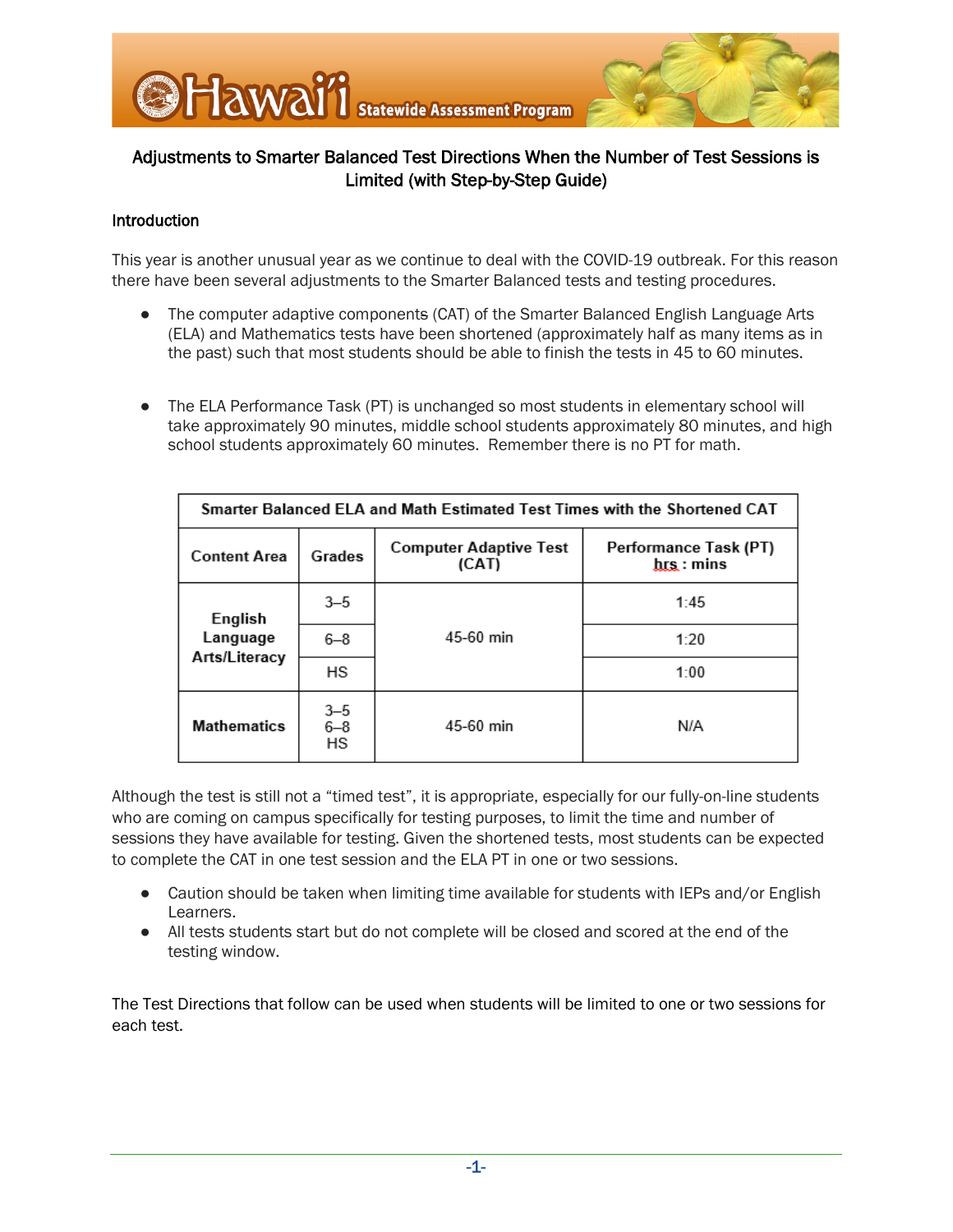|    | <b>Before Testing</b>                                                                             |                                                                                                                                                                                                                                                                                                                                                                                                                                                                                                                                                                                                                                                                                                                                                                                                                                                                                        |  |
|----|---------------------------------------------------------------------------------------------------|----------------------------------------------------------------------------------------------------------------------------------------------------------------------------------------------------------------------------------------------------------------------------------------------------------------------------------------------------------------------------------------------------------------------------------------------------------------------------------------------------------------------------------------------------------------------------------------------------------------------------------------------------------------------------------------------------------------------------------------------------------------------------------------------------------------------------------------------------------------------------------------|--|
| 1. | Make sure you<br>are prepared<br>for testing.                                                     | Complete the online TA Certification Course available at alohahsap.org. This will take<br>approximately 30 minutes. You will not be able to log into the TA Live Site to<br>administer assessments or exams without completing this course.<br>Administer a Smarter Balanced Practice Test to students on the TA Training Site to<br>become familiar with the procedures for creating a test session.<br>Know what your students will see. Take a Smarter Balanced Training Test at<br>alohahsap.org.<br>Download and read relevant user guides and manuals, including the Smarter<br>Balanced Summative Test Administration Manual, the Guide to Navigating Online<br>HSAP Administration, and the Centralized Reporting User Guide.                                                                                                                                                  |  |
| 2. | Make sure<br>students are<br>prepared for<br>testing.                                             | Make sure all of your students have taken the grade/subject appropriate Training<br>and Practice Tests at before testing.                                                                                                                                                                                                                                                                                                                                                                                                                                                                                                                                                                                                                                                                                                                                                              |  |
| 3. | Get a list of<br>secure 10-digit<br><b>State Student</b><br>Identification<br>Numbers<br>(SSIDs). | Students will log into the online system using their legal first names, their 10-digit<br>State Student Identification Numbers (SSIDs), and a Test Session ID. Your school<br>clerk or registrar can export a list with student names and 10-digit State Student<br>Identification Numbers (SSIDs) from Infinite Campus for students to use when<br>logging into a test session. Talk to your Test Coordinator about how you will obtain<br>this list. Remember that student personal information, including 10-digit State<br>Student Identification Numbers (SSIDs), is confidential.                                                                                                                                                                                                                                                                                                |  |
|    |                                                                                                   | <b>On Testing Day</b>                                                                                                                                                                                                                                                                                                                                                                                                                                                                                                                                                                                                                                                                                                                                                                                                                                                                  |  |
| 4. | Log into the<br>Test<br>Administrator<br>Live Site.                                               | Using your username and password, log into the TA Live Site by going to<br>alohahsap.org. If you do not have a username and password, contact your Test<br>Coordinator. The Test Coordinator must add each TA as a user in the TIDE system in<br>order to generate a username and a secure web link, which will be emailed to the<br>TA. The TA must use the secure link to create a password in TIDE and also select<br>and answer a security question. If you forget your password, go to the TIDE home<br>page, select the "Forgot Your Password?" link, and follow the instructions.<br>Remember that you cannot log in to the TA Live Site unless you have successfully<br>completed the online TA Certification Course. The words "Live Test" should appear<br>adjacent to the Test Selection Table to confirm that you are in the TA Live Site and<br>not the TA Training Site. |  |
| 5. | Select tests to<br>administer.                                                                    | Once you have logged in, select the tests you would like to administer by selecting<br>the subject(s) and grade(s) in the box.<br>Each test session that you create will be automatically assigned a unique Test<br>Session ID number (e.g., "ORANGE-49F5-3"). Write this down somewhere where<br>students will be able to see it. Students will need the Test Session ID to log into the<br>test.                                                                                                                                                                                                                                                                                                                                                                                                                                                                                     |  |
| 6. | Launch the<br>secure browser<br>on each<br>computer<br>students will<br>use for testing.          | Before students arrive to take an assessment or exam, make sure that the student<br>login screen is showing on each computer. Select the HI Secure Browser icon on<br>each computer to open the secure browser. It is recommended that Test<br>Administrators rather than students launch the browsers in order to prevent<br>students from accessing other applications. Once the secure browser is launched,<br>students can no longer access other applications.                                                                                                                                                                                                                                                                                                                                                                                                                    |  |
| 7. | Distribute<br>materials.                                                                          | Refer to Table 13 in the Smarter Balanced Summative Test Administration Manual<br>for additional details on allowable resources for a Smarter Balanced Assessment.                                                                                                                                                                                                                                                                                                                                                                                                                                                                                                                                                                                                                                                                                                                     |  |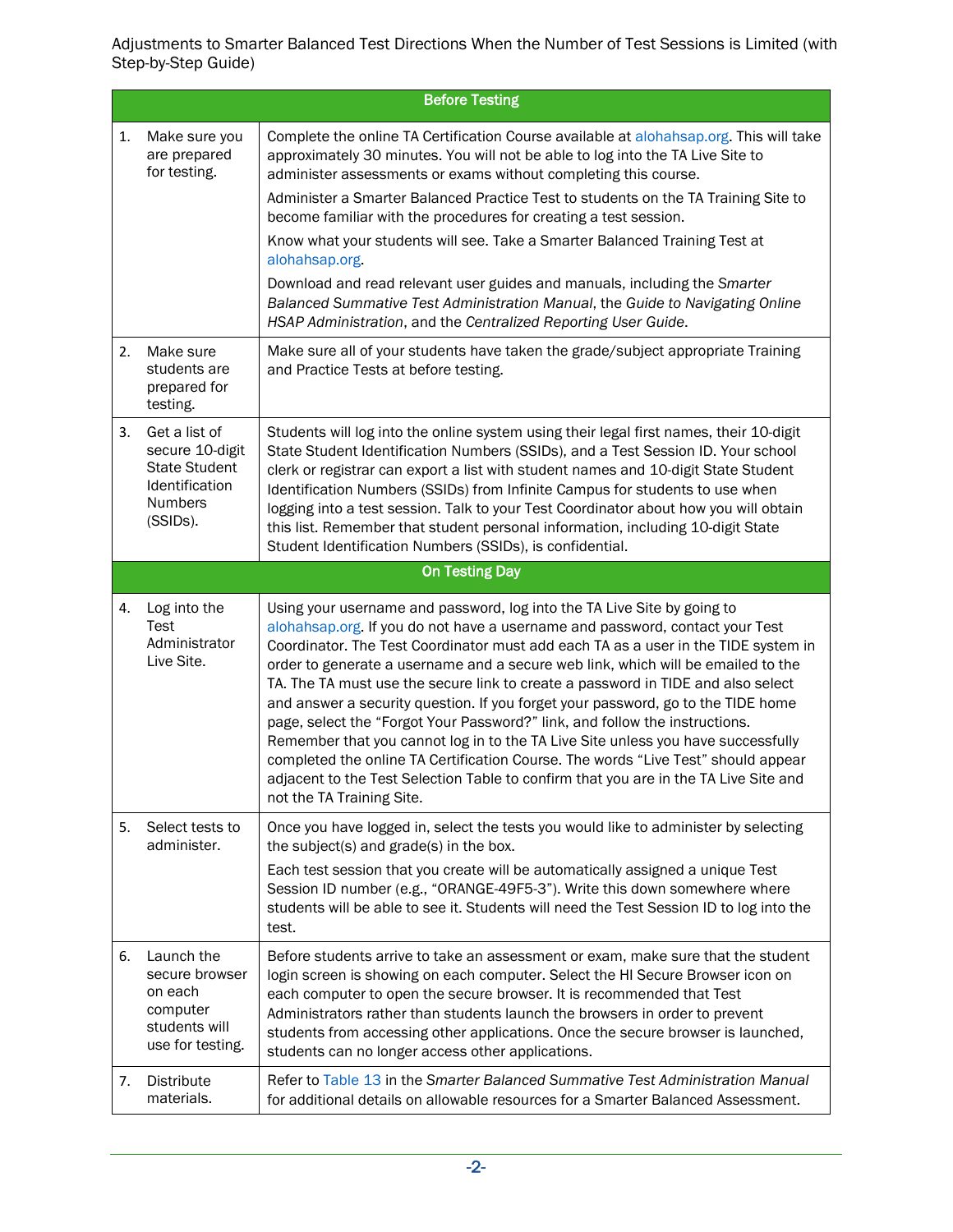| 8. | Read                              |                                                                                                                                                                                                                                                                                                                                                                                                                                                                                                                                                                                                                                                                                                                                                                                                              |
|----|-----------------------------------|--------------------------------------------------------------------------------------------------------------------------------------------------------------------------------------------------------------------------------------------------------------------------------------------------------------------------------------------------------------------------------------------------------------------------------------------------------------------------------------------------------------------------------------------------------------------------------------------------------------------------------------------------------------------------------------------------------------------------------------------------------------------------------------------------------------|
|    | Directions for<br>Administration. | SAY:                                                                                                                                                                                                                                                                                                                                                                                                                                                                                                                                                                                                                                                                                                                                                                                                         |
|    |                                   | If students will be limited to 1 test session:                                                                                                                                                                                                                                                                                                                                                                                                                                                                                                                                                                                                                                                                                                                                                               |
|    |                                   | Today, you will take the Smarter Balanced [insert grade,<br>ELA/mathematics, and CAT/PT] test. You will be provided with [Inset<br>length of session but not less than 45 minutes. Longer if this is a<br>single-session administration of the ELA PT. See the estimated test<br>times] minutes to complete this test. Therefore, you are expected to<br>finish this test by [enter time (e.g., 10:00)].                                                                                                                                                                                                                                                                                                                                                                                                     |
|    |                                   | If students will be given an additional session (as may be the case with the<br>ELA PT):                                                                                                                                                                                                                                                                                                                                                                                                                                                                                                                                                                                                                                                                                                                     |
|    |                                   | Today, you will take the Smarter Balanced [insert grade,<br>ELA/mathematics, and CAT/PT] test. You will be provided with [Inset]<br>length of session] minutes in today's session. You should try to<br>complete the test today but some of you may not finish during this<br>session, and that is okay. You will be able to finish on another day.                                                                                                                                                                                                                                                                                                                                                                                                                                                          |
|    |                                   | If students have started the test and today will be their last session:                                                                                                                                                                                                                                                                                                                                                                                                                                                                                                                                                                                                                                                                                                                                      |
|    |                                   | Today, you will continue the Smarter Balanced [insert grade,<br>ELA/mathematics, and CAT/PT] test. You will be provided with [Inset<br>length of session] minutes in today's session. You are expected to<br>finish this test by [enter time (e.g., 10:00)].                                                                                                                                                                                                                                                                                                                                                                                                                                                                                                                                                 |
|    |                                   | <b>SAY to ALL:</b>                                                                                                                                                                                                                                                                                                                                                                                                                                                                                                                                                                                                                                                                                                                                                                                           |
|    |                                   | You will be given a test session ID that is required to start the test. Before<br>logging in, let's go over some test rules.                                                                                                                                                                                                                                                                                                                                                                                                                                                                                                                                                                                                                                                                                 |
|    |                                   | You may only use the computer to take this test. You may not use the<br>computer for another reason before, during, or after testing.                                                                                                                                                                                                                                                                                                                                                                                                                                                                                                                                                                                                                                                                        |
|    |                                   | Take your cell phone and any other electronic devices out of your pocket,<br>backpack, or bag and turn it off. Do not leave it on or place it on silent mode.<br>If you have a backpack or bag, place the turned off phone or device in your<br>backpack or bag and place it in the area I have designated. If you do not have<br>a backpack or bag, bring your phone or device to my desk and place it in the<br>area I have designated. Your phone or device will be returned to you at the<br>end of the test session. If you do not follow these test security directions and<br>you use your phone or device during the test session for any reason, your test<br>will be invalidated, your parents will be informed of your behavior and any<br>consequences that will be determined by the principal. |
|    |                                   | During testing:                                                                                                                                                                                                                                                                                                                                                                                                                                                                                                                                                                                                                                                                                                                                                                                              |
|    |                                   | You must answer each question on the screen before going on to the next<br>one. If you are unsure, go ahead and provide what you think is the best<br>answer and mark it for review before going on to the next question. You may<br>go back and change the answer during this test session. If you have a<br>question or need help during the test, raise your hand and I will come to you.<br>Some of you may not finish your tests during this session, and that is okay.<br>You will be able to finish on another day.                                                                                                                                                                                                                                                                                   |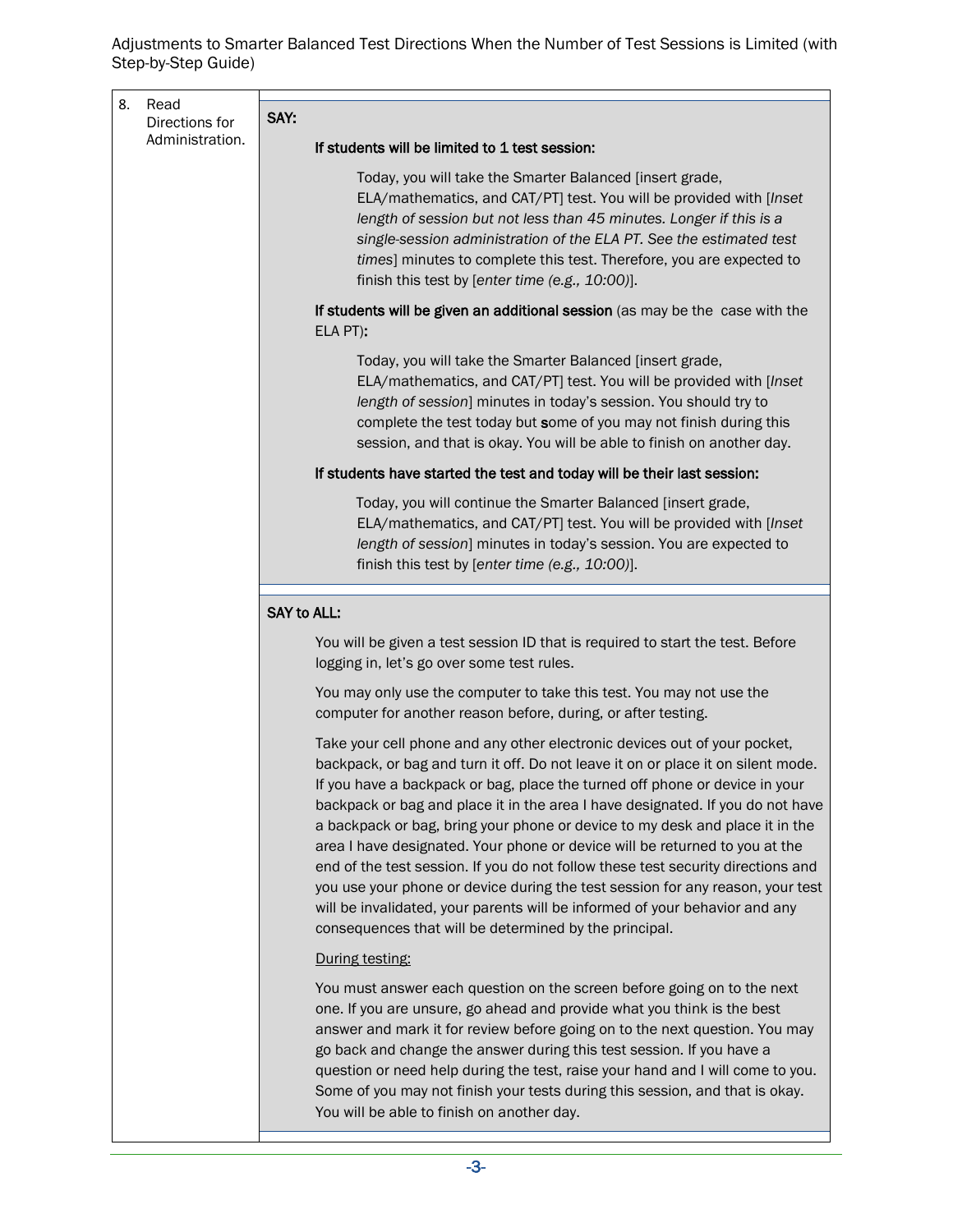|                                           |                                                                                                               | NOTE: If a school has a more stringent cell phone policy, then that policy<br>may be stated in place of the minimum cell phone test security<br>requirements stated above                                                                                                                                                                                                                                                                                                                                                                                                                                                                                                                                                                                                                        |  |
|-------------------------------------------|---------------------------------------------------------------------------------------------------------------|--------------------------------------------------------------------------------------------------------------------------------------------------------------------------------------------------------------------------------------------------------------------------------------------------------------------------------------------------------------------------------------------------------------------------------------------------------------------------------------------------------------------------------------------------------------------------------------------------------------------------------------------------------------------------------------------------------------------------------------------------------------------------------------------------|--|
|                                           | SAY:<br>Please write your name on the scratch paper. I will collect all papers at the<br>end of this session. |                                                                                                                                                                                                                                                                                                                                                                                                                                                                                                                                                                                                                                                                                                                                                                                                  |  |
|                                           |                                                                                                               | The following should be read for the Math CAT in grades 6 - 11 and ELA PT only]                                                                                                                                                                                                                                                                                                                                                                                                                                                                                                                                                                                                                                                                                                                  |  |
| SAY:                                      |                                                                                                               | Please keep in mind that this test is divided into segments. When you get to<br>the end of a segment, you will be prompted to review your answers before<br>moving on. Once you move to the next segment, you will not be able to return<br>to any of the questions in the previous segment.                                                                                                                                                                                                                                                                                                                                                                                                                                                                                                     |  |
|                                           | SAY:                                                                                                          | You may pause at any point in the test by selecting PAUSE after answering an<br>item. Please raise your hand if you need a break and ask permission before<br>selecting PAUSE.                                                                                                                                                                                                                                                                                                                                                                                                                                                                                                                                                                                                                   |  |
|                                           | [The following should be read for the CAT test only]                                                          |                                                                                                                                                                                                                                                                                                                                                                                                                                                                                                                                                                                                                                                                                                                                                                                                  |  |
|                                           | SAY:                                                                                                          | If you pause your test for more than 20 minutes, you will no longer be able to<br>go back and change your answers, even the ones you marked for review. You<br>may check your answers to any questions before you pause your test.                                                                                                                                                                                                                                                                                                                                                                                                                                                                                                                                                               |  |
|                                           | <b>SAY to All:</b>                                                                                            |                                                                                                                                                                                                                                                                                                                                                                                                                                                                                                                                                                                                                                                                                                                                                                                                  |  |
|                                           |                                                                                                               | Your answers need to be your own work. Please keep your eyes on your own<br>test and remember, there should be no talking. If you still have a cell phone<br>or an electronic device, please turn it off, raise your hand and I will come and<br>collect it before the test begins.                                                                                                                                                                                                                                                                                                                                                                                                                                                                                                              |  |
|                                           |                                                                                                               | If you finish your test early, review your answers. Once you have done so,<br>submit your test and log out. You must sit quietly in your seat until dismissed.<br>You may not use the computer for any reason.                                                                                                                                                                                                                                                                                                                                                                                                                                                                                                                                                                                   |  |
|                                           |                                                                                                               | We have [x] minutes to work on this test today. I will let you know when there<br>are 10 minutes remaining in the session.                                                                                                                                                                                                                                                                                                                                                                                                                                                                                                                                                                                                                                                                       |  |
|                                           |                                                                                                               | Begin to log in now.                                                                                                                                                                                                                                                                                                                                                                                                                                                                                                                                                                                                                                                                                                                                                                             |  |
| 9.<br>Approve<br>students for<br>testing. |                                                                                                               | Students can now log in using their first names, 10-digit State Student Identification<br>Numbers (SSIDs), and Session ID. After students log in, you will see a box in the<br>upper right corner that tells you which students have signed in and are waiting for<br>your approval on the TA screen. Students cannot proceed to their test without the<br>approval of the Test Administrator. Select the "Approvals" button in the upper right<br>corner of the page to approve the waiting students. After carefully checking each<br>student's designated supports and accommodations, you can select the "Approve"<br>button for each individual student. Or you can select the "Approve All" button to<br>approve all of your students at once. Be careful using the "Approve All" feature. |  |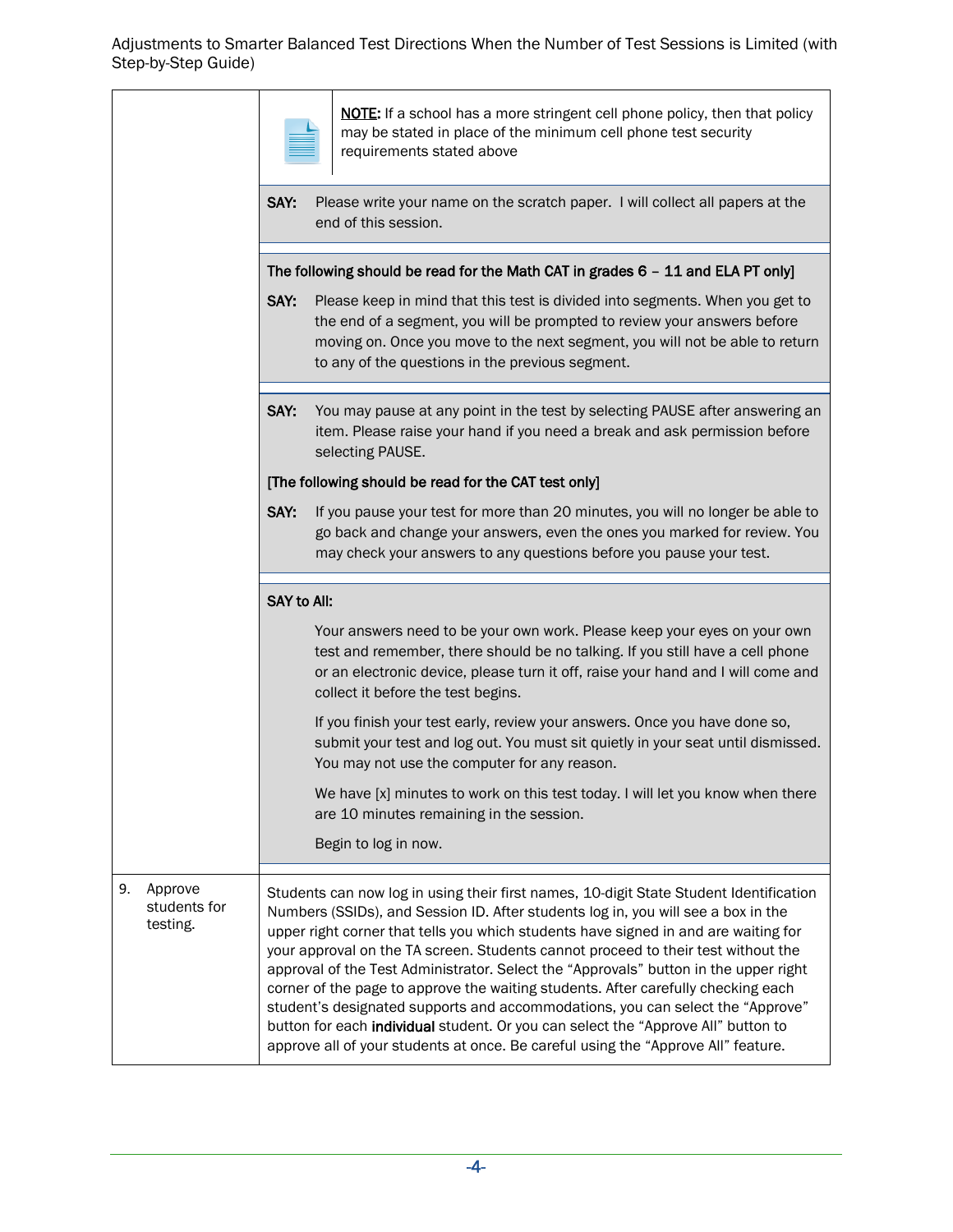|                                                | SAY:                                                                                                                                                                                                                                                                                                                                  | Now we are ready to log in. Once you have logged in, you will have to wait for<br>me to approve the test before you start. I'll be checking that you have<br>correctly entered the test session ID and other information.                                                                                                                                                                             |
|------------------------------------------------|---------------------------------------------------------------------------------------------------------------------------------------------------------------------------------------------------------------------------------------------------------------------------------------------------------------------------------------|-------------------------------------------------------------------------------------------------------------------------------------------------------------------------------------------------------------------------------------------------------------------------------------------------------------------------------------------------------------------------------------------------------|
|                                                |                                                                                                                                                                                                                                                                                                                                       | Enter your legal first name, not your nickname, followed by your SSID number.<br>Then enter the test session ID. Raise your hand if you need help typing this<br>information on your keyboard.                                                                                                                                                                                                        |
|                                                |                                                                                                                                                                                                                                                                                                                                       | Please do not share your SSID with anyone. This is private information.                                                                                                                                                                                                                                                                                                                               |
|                                                |                                                                                                                                                                                                                                                                                                                                       | Now select "Sign In." Once you have successfully logged in, you will see a<br>screen with your first name and other information about you. If all of the<br>information on your screen is correct, select YES to continue. If any of the<br>information is incorrect, please raise your hand and show me what is<br>incorrect.                                                                        |
|                                                |                                                                                                                                                                                                                                                                                                                                       | On the next screen, select the [INSERT NAME OF TEST (e.g., ELA Grade 4<br>CAT)], and then select START TEST. After you have selected your test, you will<br>see a screen with a moving bar and message saying that you are waiting for<br>Test Administrator approval. This step helps ensure that you are taking the<br>correct test. Please wait quietly while I verify each of your tests.         |
|                                                |                                                                                                                                                                                                                                                                                                                                       | After I approve you to begin testing, you will see a screen asking you to check<br>your test content area and settings. If all the information is correct, you may<br>select YES, START MY TEST. If any of it is incorrect, please raise your hand.                                                                                                                                                   |
| [The following should be read for the ELA CAT] |                                                                                                                                                                                                                                                                                                                                       |                                                                                                                                                                                                                                                                                                                                                                                                       |
|                                                | SAY:                                                                                                                                                                                                                                                                                                                                  | Next you should see a screen that prompts you to verify that the sound on<br>your computer is working. Put your headsets on and select the icon of the<br>speaker in the circle to hear the sound. If you hear the chime, select [I heard<br>the sound]. If not, raise your hand.                                                                                                                     |
|                                                |                                                                                                                                                                                                                                                                                                                                       | [The following should be read for any students who have the Text-to-Speech<br>designated support or accommodation]                                                                                                                                                                                                                                                                                    |
|                                                | SAY:                                                                                                                                                                                                                                                                                                                                  | Next, if you have the Text-to-Speech designated support available to you, you<br>should see a screen that prompts you to verify that the sound on your<br>computer is working. Put your headsets on and select the icon of the speaker<br>in the circle to hear the sound. If you hear the chime, select [I heard the<br>sound]. If not, raise your hand.                                             |
|                                                | SAY:                                                                                                                                                                                                                                                                                                                                  | Before your test appears, you will see a tutorial page listing the test tools and<br>buttons that you may use during the test or that will appear on the test.<br>Please read this carefully. You can also find this information during your test<br>by selecting the HELP button in the top right corner. When you are ready to<br>begin your test, select BEGIN TEST NOW at the bottom of the page. |
| 10. Monitor<br>student<br>progress.            | Once your students have been approved, you will see a list of students who are<br>currently testing in the session, and you can view which questions they have<br>answered, as well as how long their tests have been paused.<br>Circulate through the testing room to ensure that all conditions of test security are<br>maintained. |                                                                                                                                                                                                                                                                                                                                                                                                       |
|                                                |                                                                                                                                                                                                                                                                                                                                       |                                                                                                                                                                                                                                                                                                                                                                                                       |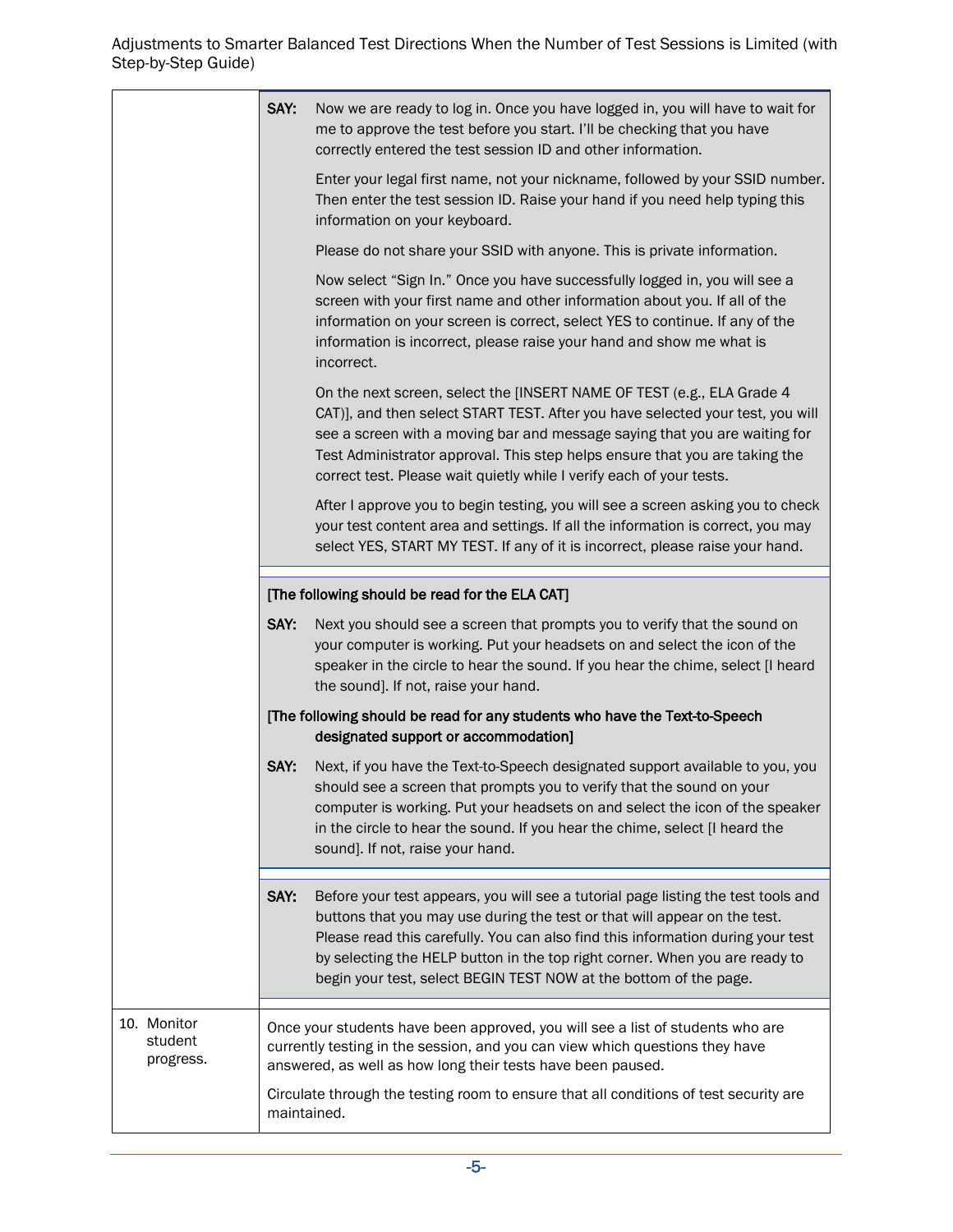|                                   | If you notice that a student is off task, you may read the statement below verbatim.                                                                                                                                                                                                                                                                                                                                                                                                                                                           |  |  |
|-----------------------------------|------------------------------------------------------------------------------------------------------------------------------------------------------------------------------------------------------------------------------------------------------------------------------------------------------------------------------------------------------------------------------------------------------------------------------------------------------------------------------------------------------------------------------------------------|--|--|
|                                   | SAY:<br>It is important that you do your best. Do you need to pause the test and take<br>a break?                                                                                                                                                                                                                                                                                                                                                                                                                                              |  |  |
|                                   | <b>NOTE:</b> If a student is not actively engaged with the test, the TA may<br>pause the student's test and should consult with the TC to determine if<br>additional test sessions are appropriate. TAs are not required to<br>provide additional test sessions for a student who has exceeded the<br>average test taking time and is not actively engaged in the test.                                                                                                                                                                        |  |  |
|                                   | If a student is concerned about an item, you may direct the student to review a tutorial<br>by reading the script below verbatim.                                                                                                                                                                                                                                                                                                                                                                                                              |  |  |
|                                   | SAY:<br>Try your best and choose the answer that makes the most sense to you. If<br>you are unsure about how a question works, you can select Tutorial from the<br>context menu to view a short video.                                                                                                                                                                                                                                                                                                                                         |  |  |
| 11. Give students                 | SAY:                                                                                                                                                                                                                                                                                                                                                                                                                                                                                                                                           |  |  |
| an alert before<br>the end of the | If this is the final test session for this test:                                                                                                                                                                                                                                                                                                                                                                                                                                                                                               |  |  |
| test session.                     | There are 10 minutes remaining in this test session.                                                                                                                                                                                                                                                                                                                                                                                                                                                                                           |  |  |
|                                   | Remember, you may review any completed or marked items now.                                                                                                                                                                                                                                                                                                                                                                                                                                                                                    |  |  |
|                                   | If students will be given an additional session (as may be case with the ELA<br>PT):                                                                                                                                                                                                                                                                                                                                                                                                                                                           |  |  |
|                                   | There are 10 minutes remaining in this test session. If you have not<br>reached the last question on the test, please answer the current<br>question on your screen and stop.                                                                                                                                                                                                                                                                                                                                                                  |  |  |
|                                   | You may review any completed or marked items now. Do not submit<br>your test unless you have answered all of the questions. If you have not<br>finished the test, you will have a chance to answer the rest of the test<br>questions on another day.                                                                                                                                                                                                                                                                                           |  |  |
|                                   | [The following should be read for the ELA CAT portion only]                                                                                                                                                                                                                                                                                                                                                                                                                                                                                    |  |  |
|                                   | SAY:<br>If you are working on a set of questions for a reading passage, please finish<br>all of the questions in that set.                                                                                                                                                                                                                                                                                                                                                                                                                     |  |  |
|                                   | After answering the last item in each segment, each student is presented with a<br>screen prompting him or her to review answers (marked and unmarked) for all items<br>available to the student or prior to submitting the test.                                                                                                                                                                                                                                                                                                              |  |  |
|                                   | After answering the last question and reviewing any marked test questions, students<br>must pause or submit their tests. If students would like to review their answers<br>before submitting their test, they should select [Review My Answers] and then<br>[Submit Test for Scoring] after they finish reviewing. Once a student selects [Submit<br>Test for Scoring], the student will not be able to review answers. Students must then<br>select [Log Out] to exit the testing site. Students who have not finished can select<br>[Pause]. |  |  |